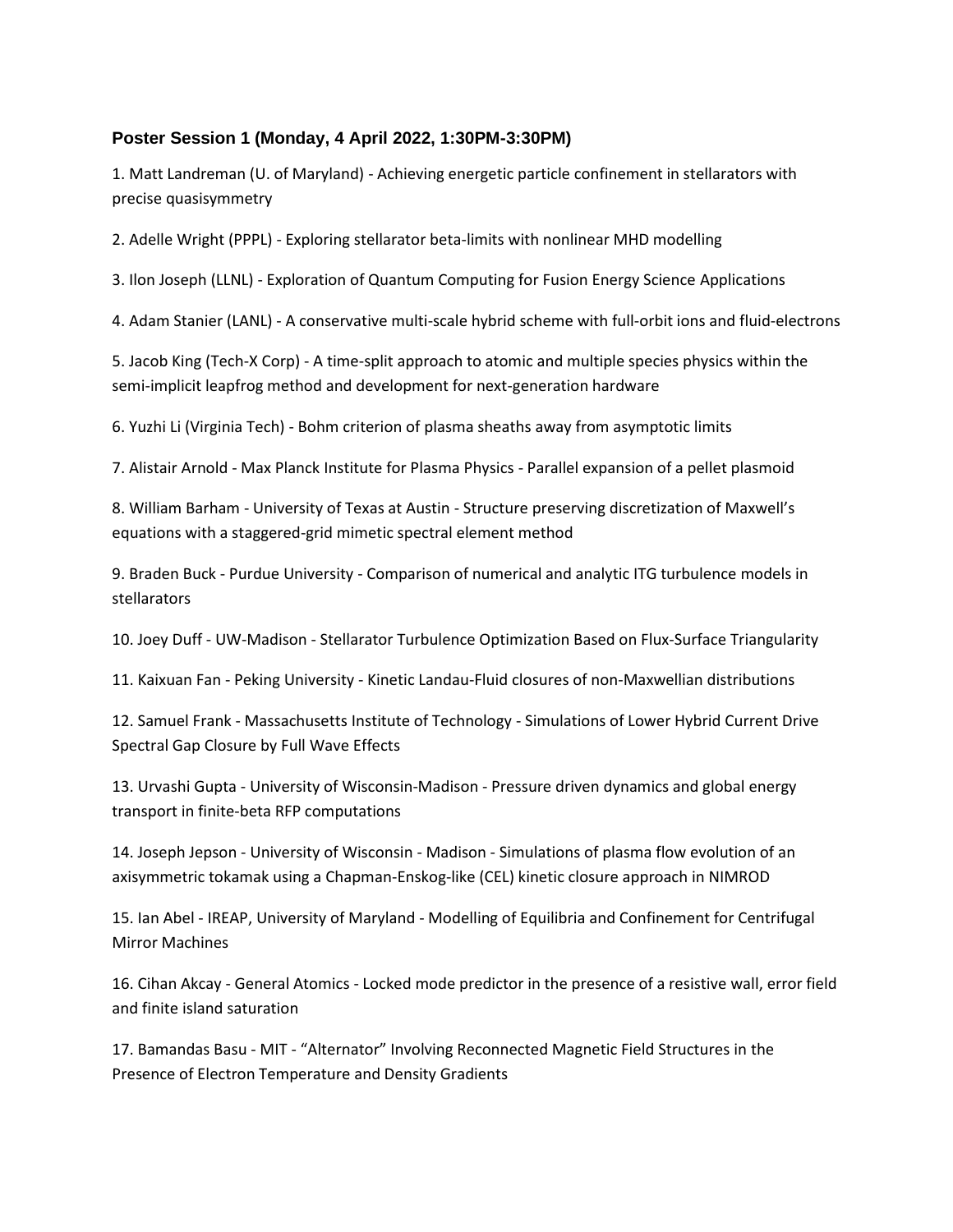18. Joshua Burby - Los Alamos National Laboratory - Geometric integration of Hamiltonian systems on exact symplectic manifolds

19. Alejandro Campos - Lawrence Livermore National Laboratory - Finite-element exterior-calculus simulations of extended Hasegawa-Wakatani drift-wave turbulence

20. Robert Dewar - The Australian National University - Quasi-Relaxed Magnetohydrodynamics (QRxMHD) incorporating Ideal Ohm's Law Constraint (IOL)

21. Julien Dominski - PPPL - Core-Edge Coupled Gyrokinetic Simulations of Whole Device Plasma

22. Darin Ernst - Massachusetts Institute of Technology - Reduced Model and Algorithmic Test-bed for Cross-Scale Interactions in Multi-Scale ITG/ETG Turbulence

23. Benjamin Faber - University of Wisconsin-Madison - StellaratorOptimization.jl: optimizing stellarator confinement with Julia

24. Gilberto Faelli - CNR - Novel Hybrid Reactor Concepts Based on Ignitor Technology and Physics

25. Pier Ferraris - Consorzio Ignitor - Non-Thermal "Cool" Fusion Considered for the Ignitor Program

26. John Finn - Tibbar Plasma Technologies, LLC - Meshfree analysis of numerical stability and noise properties in particle methods for plasma kinetic theory

27. Yashika Ghai - Oak Ridge National laboratory - Modelling energetic particle instabilities using FAR3D for ITER simulations

28. Chris Hansen - University of Washington - Development and validation of tools for magnetized plasmas in fusion devices with 3D structural features

29. Eric Held - Utah State University - Continuum drift kinetic electron closures in NIMROD

30. Eric Howell - Tech-X Corporation - Benchmarking RMP Response Models in KSTAR Plasma

31. Valerie Izzo - Fiat Lux - Simulations to investigate the thermal-quench-onset phase of DIII-D natural disruptions\*

32. Dmitrii Kiramov - Institute for Fusion Studies, UT Austin - Bifurcation-driven vertical plasma displacement

33. Atul Kumar - Oak Ridge National Laboratory - Modeling of plasma parallel transport in the Material Plasma Exposure eXperiment (MPEX) during ion cyclotron heating

34. Giovanni Lapenta - KU Leuven - ECsim implicit PIC for 6D fusion modelling